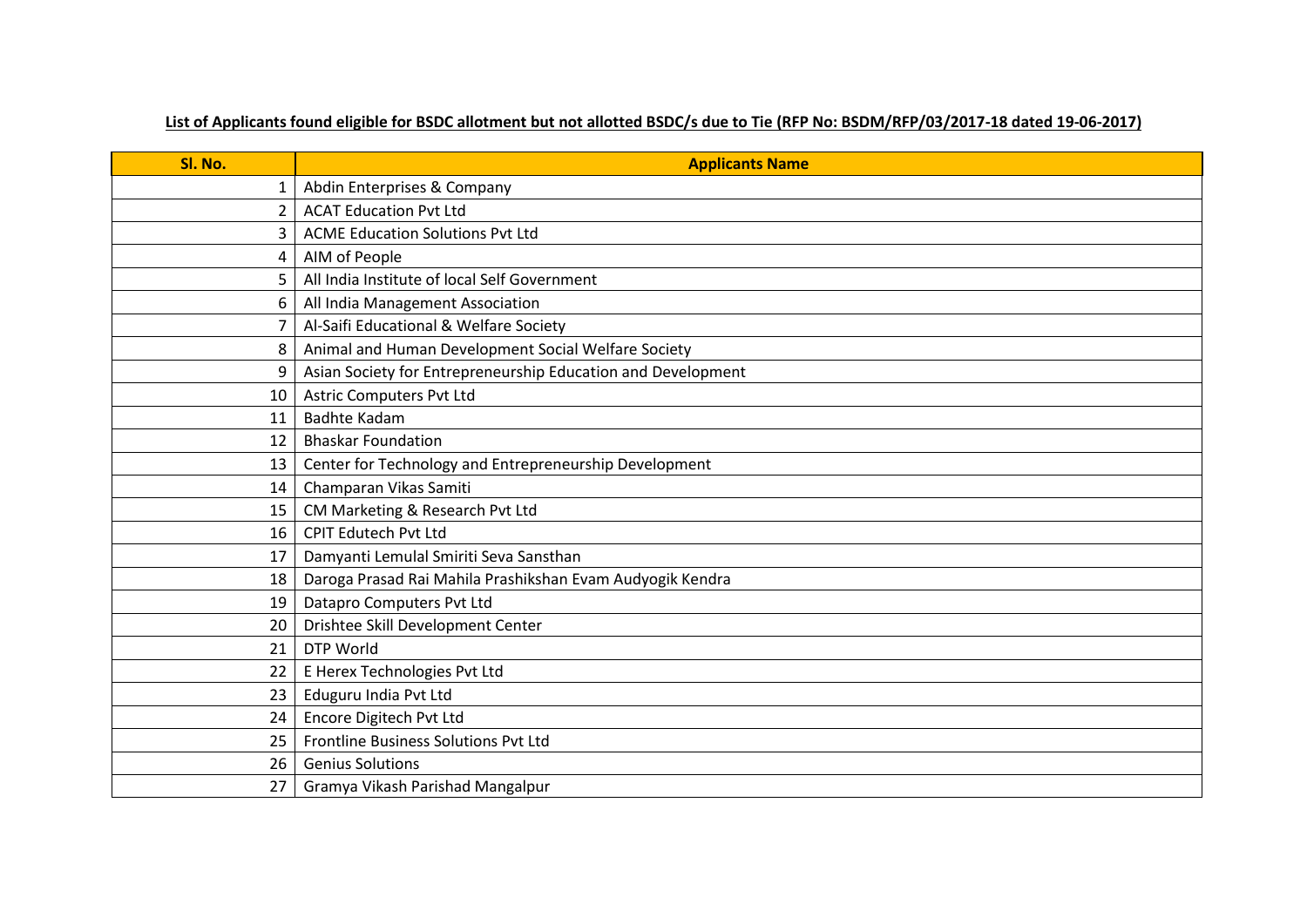| Sl. No. | <b>Applicants Name</b>                          |
|---------|-------------------------------------------------|
| 28      | Gyan Bharti Shiksha Evam Prashikshan Sansthan   |
| 29      | Hindustani Tanzeem Froghe Ilmo-Fun              |
| 30      | <b>Inductus Consultants Pvt Ltd</b>             |
| 31      | Infodoskey Software Pvt Ltd                     |
| 32      | <b>INFOTECH</b>                                 |
| 33      | Intecco Technical Services Pvt Ltd              |
| 34      | Intelligence Manpower Services Pvt Ltd          |
| 35      | Jaina Safety Glass Industries                   |
| 36      | Karpuri Thakur Gramin Vikas Sansthan            |
| 37      | Karuna                                          |
| 38      | <b>KDS Services Pvt Ltd</b>                     |
| 39      | Kernelsphere Technologies Pvt Ltd               |
| 40      | Khalsha Consultancy Services                    |
| 41      | Khator Fibre & Fabrics Ltd                      |
| 42      | Knowledge Divine Information Technology Pvt Ltd |
| 43      | Koylanchal Prabandhan Shiksha Vikash Trust      |
| 44      | Learning Tools Pvt Ltd                          |
| 45      | Manav Kalyan Evam Vikas Sanstha                 |
| 46      | Mars Dial Net Pvt Ltd                           |
| 47      | <b>Matreya Educational Trust</b>                |
| 48      | Merapath Education Ltd                          |
| 49      | Micronet                                        |
| 50      | Mimansa Solutions Pvt Ltd                       |
| 51      | Nai Disha                                       |
| 52      | Nav Astha                                       |
| 53      | Navjyoti Global solution Pvt Ltd                |
| 54      | Nev Jagriti Samaj Kalyan Samiti                 |
| 55      | PETCI                                           |
| 56      | Prerna Group                                    |